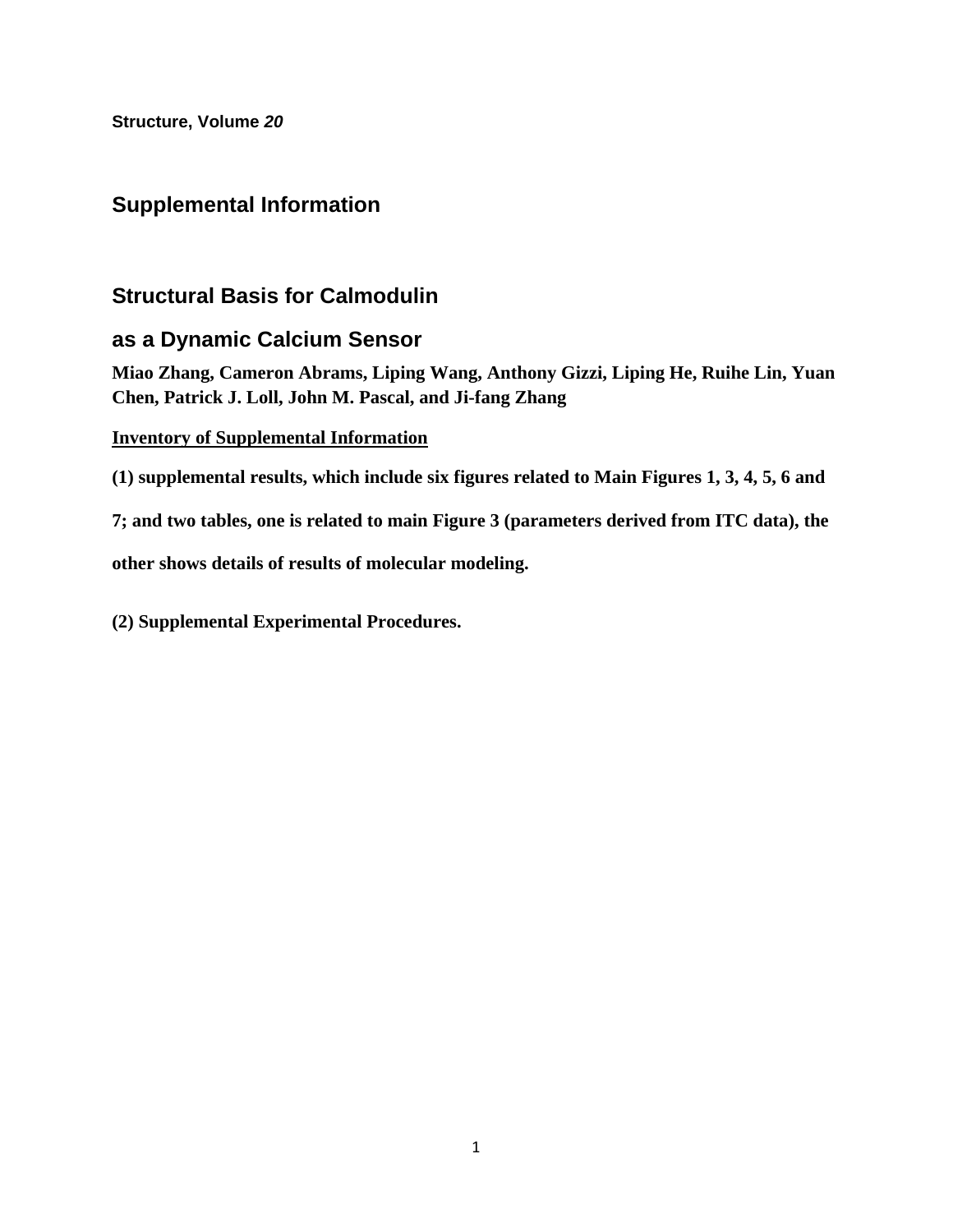#### **Supplemental Figure Legends**

**Figure S1 (related to Figure 1). Final electron density maps for the structure of the CaM‐** CaMBD2-b complex and comparison of the structure of CaM-CaMBD2-b with that of 1K90 or **1G4Y.**

(A – D) 2Fo‐Fc map was calculated using weighted coefficients output by the program PHENIX. The map is contoured at the level of  $1\sigma$ . The refined model has been superimposed on the electron density map in the following regions of the structure: (A) overall view of the complex, (B) section of the hydrophobic core of the CaM N-lobe, (C) detailed view of a  $Ca^{2+}$  binding site in the CaM C‐lobe, and (D) region of the CaMBD2‐b fragment bearing the ARK insert.

(E) Superimposition of the structures of CaM from the CaM‐CaMBD2‐b complex (salmon) and the complex of CaM and edema factor (pale cyan, 1K90). The CaM structures are aligned at the C‐lobe. Even though CaM in 1K90 is considered in the extended mode, its linker region still unwinds.

(F & G) An open‐mode configuration of the CaM C‐lobe in both CaM‐CaMBD2‐b and CaM‐ CaMBD2‐a complexes. (F) The CaM C‐lobe from CaM‐CaMBD2‐b (salmon) is superimposed on that from CaM‐CaMBD2‐a (blue). (G) The CaM C‐lobe from CaM‐CaMBD2‐b (salmon) is superimposed on that from the CaM edema factor complex (pale cyan).

**Figure S2 (related to Figure 3). Thermodynamic profiles of CaM‐CaMBD2‐b and CaM‐CaMBD2‐ a.** 

2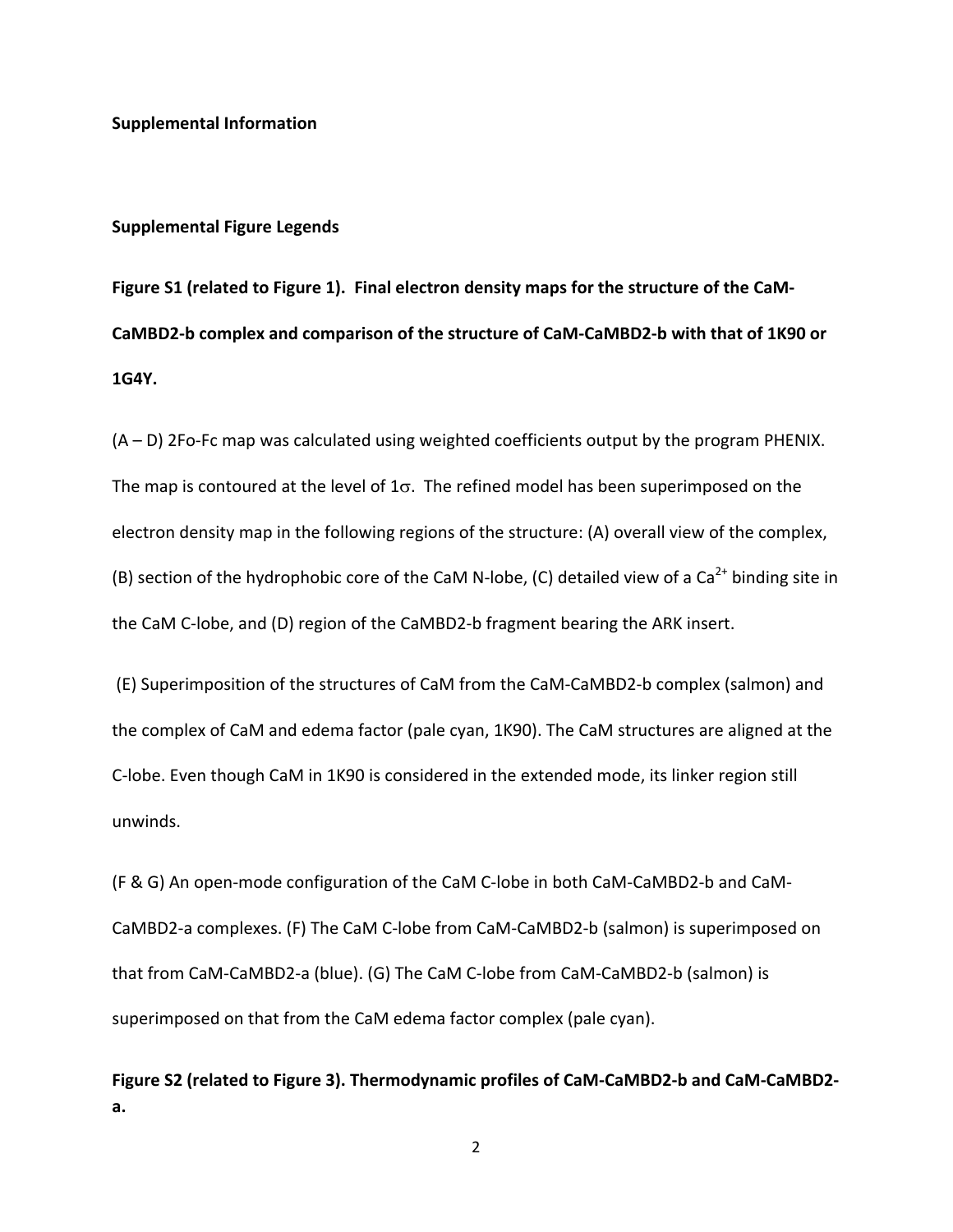$Ca^{2+}$ -bound CaM was titrated into CaMBD2-b (A) or CaMBD2-a (B) in the presence of Ca<sup>2+</sup> at 20°C. Smooth curves are fitting of the ITC data to the one‐site model (A) and the two‐site model (B)

## **Figure S3 (related to Figure 4). Structural details of the hydrophobic interface the CaM N‐lobe in CaM‐CaMBD2‐b and CaM‐CaMBD2‐a.**

The CaM N‐lobe has the near identical conformation in both CaM‐CaMBD2‐b (salmon) and CaM‐CaMBD2‐a (blue). Superimposition of the binding interfaces between CaM N‐lobe and CaMBDs. Both structures are aligned at the C‐terminal region of the CaMBD2‐b and CaMBD2‐a peptides.

# **Figure S4 (related to Figure 5). Details of the hydrophobic pocket and the hydrophobic interfaces of the CaM C‐lobe in CaM‐CaMBD2‐b and CaM‐CaMBD2‐a.**

(A & B) Different amino acid residues contribute to formation of the hydrophobic pocket of the CaM C‐lobe in CaM‐CaMBD2‐b (A) and CaM‐CaMBD2‐a (B). L428 is the anchor residue from CaMBDs.

(C & D) The C‐lobe‐CaMBD complexes are aligned at the N‐terminal region of the CaMBD2‐b and CaMBD2‐a peptides. Constrains imposed by CaMBD2‐b forces the CaM C‐lobe to rotate approximately 180° and has led to formation of the C‐lobe hydrophobic interface by different helices. W432, for instance, interacts with helix V in CaM-CaMBD2-b (C) instead of helix VII in CaM‐CaMBD2‐a (D).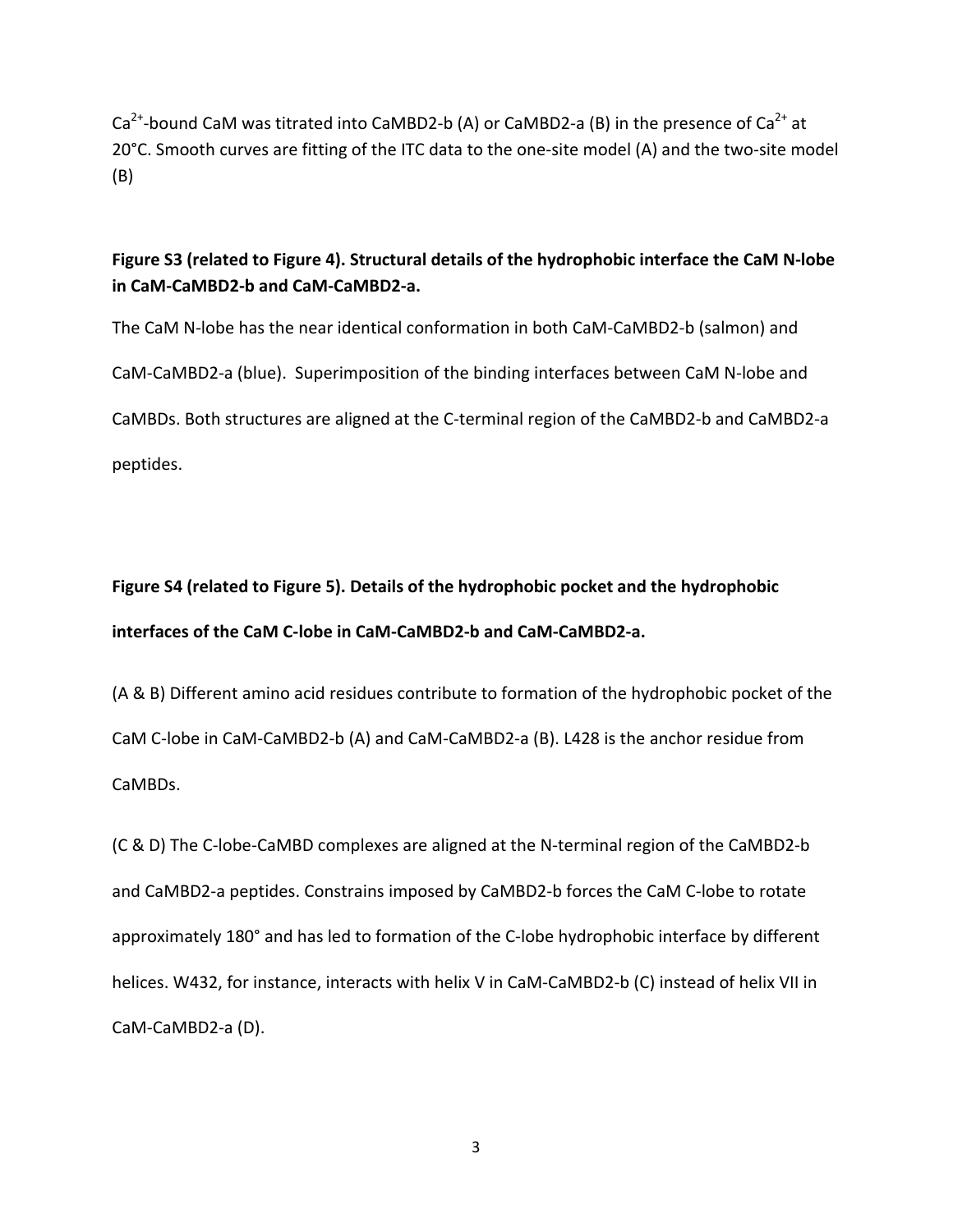## **Figure S5 (related to Figure 6). Canonical EF‐hands.**

(A) Sequences of the loop region of four EF-hands of CaM and their  $Ca<sup>2+</sup>$ -coordinating amino acid residues (red).

(B) Structure of CaM EF-hand 2 in its  $Ca^{2+}$ -bound form.

## **Figure S6 (related to Figure 7). AEDANS labeled CaM in binding assays**

(A) A simplified binding scheme depicting two separate steps in formation of the 2x2 CaM‐ CaMBD complex in the presence of Ca<sup>2+</sup>, binding of Ca<sup>2+</sup> to CaM, governed by the rate constant K<sub>1</sub>, and binding of CaMBD to Ca<sup>2+</sup>-bound CaM, governed by the rate constant K<sub>2</sub>. Reduction in K1 or/and K2 will result in a right-ward shift of the dose-response curve for  $Ca^{2+}$ -dependent formation of the CaM-CaMBD2-b complex (e.g. Figure 7A).

(B) Residue T34 CaM is mutated to a cysteine for ADEANS labeling. T34 does not directly interfere with binding of  $Ca<sup>2+</sup>$  or interaction with CaMBDs.

(C & D) Emission spectra (400‐600 nm) of AEDANS labeled CaM (T34C) in complex with CaMBD2-b (B) or CaMBD2-a (C) at the indicated free  $Ca<sup>2+</sup>$  concentrations.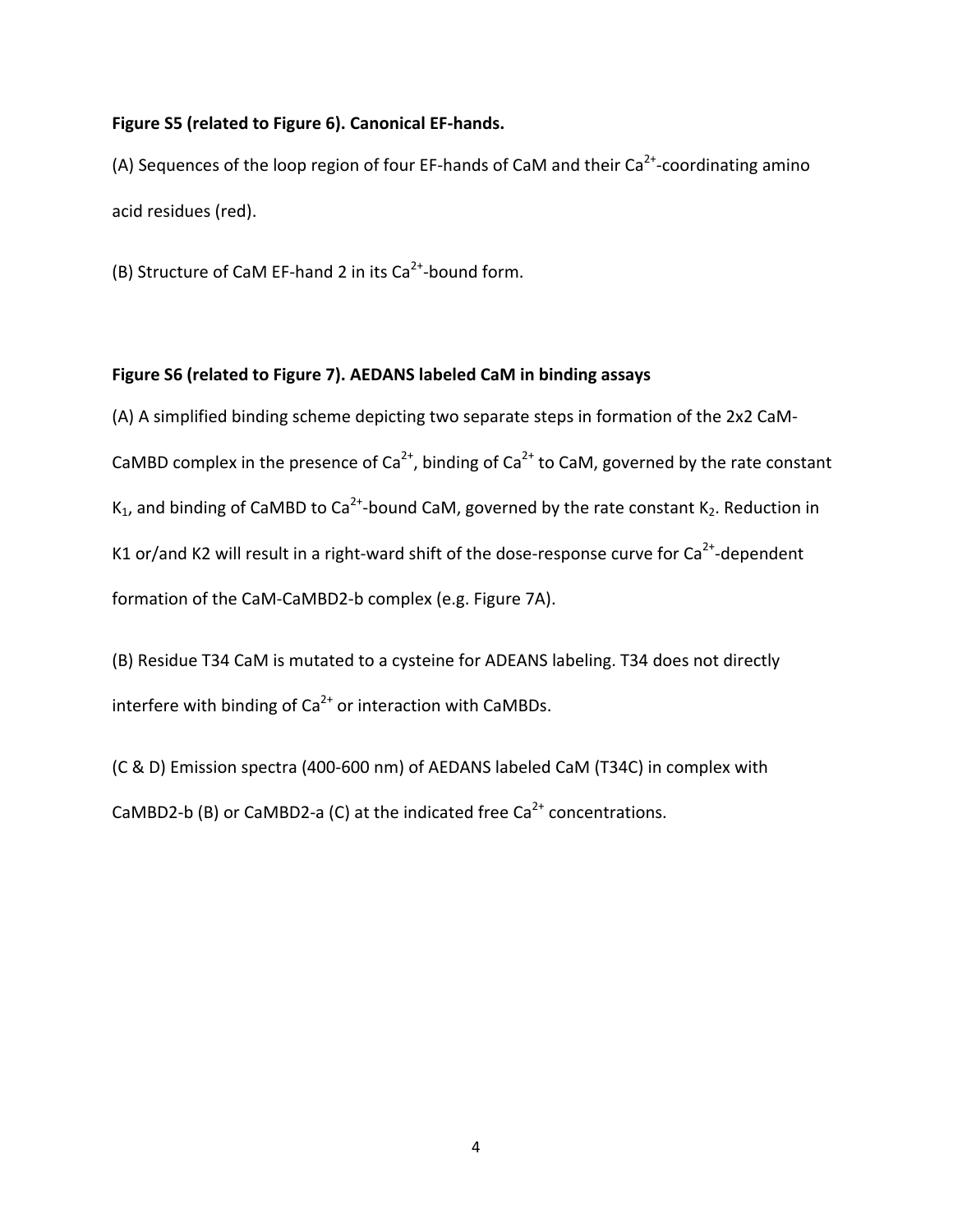### **Supplemental Table**

| CaM-CaMBD2-b                                          |                                         |  |
|-------------------------------------------------------|-----------------------------------------|--|
| $K$ (M <sup>-1</sup> )                                | $1.26 \times 10^8 \pm 3.38 \times 10^7$ |  |
| Ν                                                     | $0.86 \pm 0.07$                         |  |
| $\Delta H$ (kcal mol <sup>-1</sup> )                  | $-10.17 \pm 2.64$                       |  |
| $\Delta S$ (cal mol <sup>-1</sup> K <sup>-1</sup> )   | $2.33 \pm 0.92$                         |  |
| CaM-CaMBD2-a                                          |                                         |  |
| $K_1$ (M <sup>-1</sup> )                              | $1.90 \times 10^8 \pm 2.83 \times 10^7$ |  |
| $N_1$                                                 | $0.40 \pm 0.01$                         |  |
| $\Delta H_1$ (kcal mol <sup>-1</sup> )                | $-34.73 \pm 0.96$                       |  |
| $\Delta S_1$ (cal mol <sup>-1</sup> K <sup>-1</sup> ) | $-80.5 \pm 3.39$                        |  |
| $K_2$ (M <sup>-1</sup> )                              | $9.95 \times 10^6 \pm 1.76 \times 10^6$ |  |
| N <sub>2</sub>                                        | $0.45 \pm 0.01$                         |  |
| $\Delta H_2$ (kcal mol <sup>-1</sup> )                | $16.18 \pm 0.69$                        |  |
| $\Delta S_2$ (cal mol <sup>-1</sup> K <sup>-1</sup> ) | 87.2 ± 1.98                             |  |

**Table S1 (related to Figure 3). Thermodynamic parameters for CaM‐CaMBDs interactions in the presence of Ca2+ measured by ITC**

Both CaM and CaMBDs were dialyzed into the same Ca<sup>2+</sup> buffer prior to the experiments. Ca<sup>2+</sup>bound Ca<sup>2+</sup> was titrated into the peptide solution. For CaM-CaMBD2-a, K<sub>1</sub> represents the rising phase, which is ethalpically favored, whereas  $K_2$  corresponds to the declining phase, which is entropy‐driven.

|         | N-lobe                  |                   | C-lobe     |                         |                   |        |                  |
|---------|-------------------------|-------------------|------------|-------------------------|-------------------|--------|------------------|
| Frame # | $\Delta G_{\text{vdw}}$ | $\Delta G_{elec}$ | $\Delta G$ | $\Delta G_{\text{vdw}}$ | $\Delta G_{elec}$ | ΔG     | $\Delta\Delta G$ |
| 2000    | $-42.95$                | 474.48            | 431.53     | $-42.78$                | 459.01            | 416.23 | 15.30            |
| 4000    | $-42.98$                | 484.63            | 441.65     | $-41.82$                | 450.59            | 408.77 | 32.88            |
| 6000    | $-43.64$                | 464.66            | 421.02     | -41.51                  | 459.81            | 418.30 | 2.72             |
| 8000    | $-43.84$                | 480.66            | 436.82     | $-41.70$                | 455.85            | 414.15 | 22.67            |
| Mean    | $-43.35$                | 476.11            | 432.76     | $-41.95$                | 456.32            | 414.36 | 18.39            |
| sem     | 0.23                    | 4.35              | 2.09       | 0.28                    | 2.09              | 2.05   | 6.35             |

# **Table S2. Free‐energy changes (in kcal/mol) via TI for Ca2+ annihilation.**

vdW = van der Waals; elec = electrostatic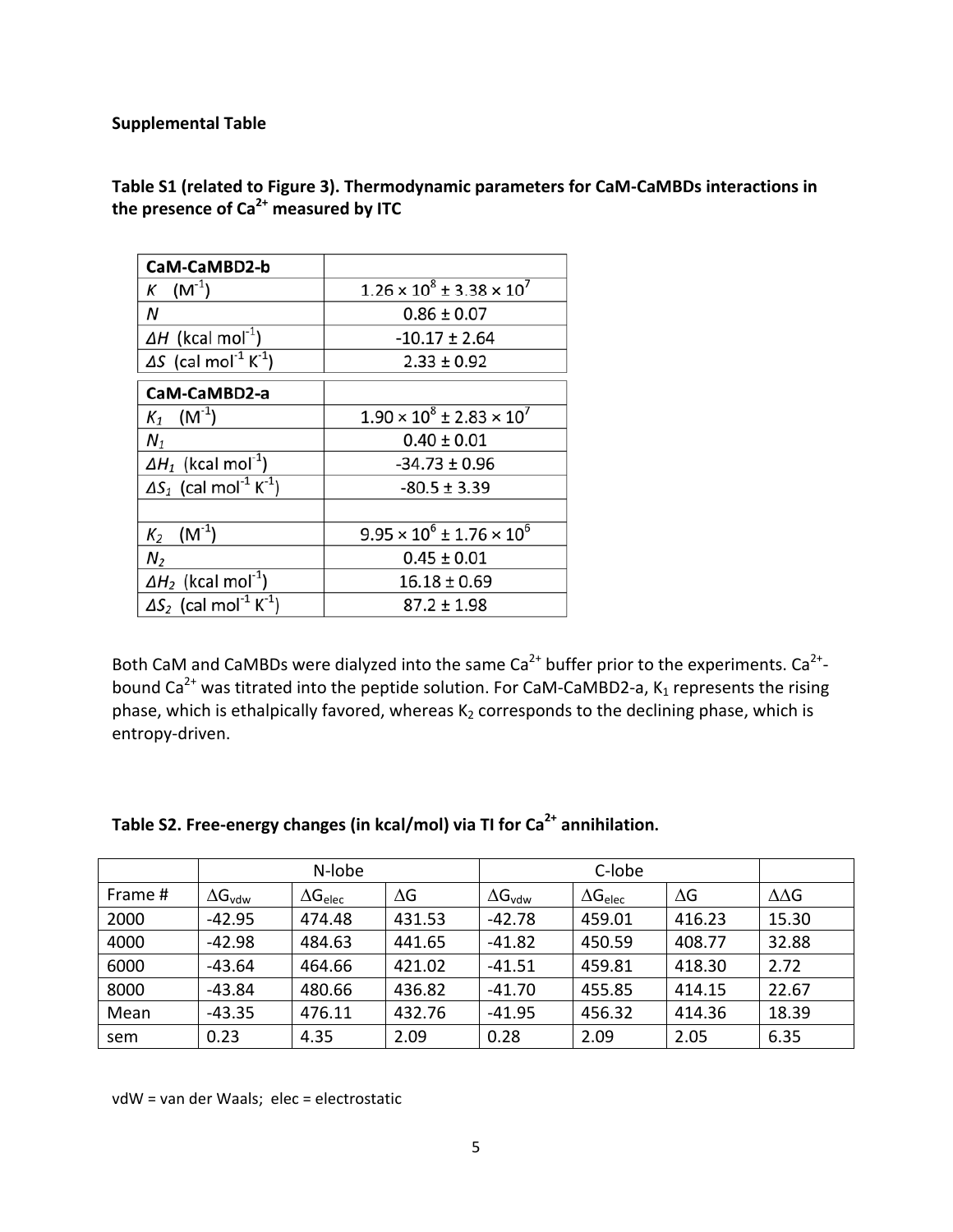#### **Supplemental Experimental Procedures**

#### **Crystallization and Structure Determination**

The crystals of the CaM-CaMBD2-b complex were grown in hanging drops by vapor diffusion at 4 °C. The complex (1mM) was mixed in a 2:1:1 ratio with reservoir solution, which consists of (in M) Li<sub>2</sub>SO<sub>4</sub> 0.75, (NH<sub>4</sub>)<sub>2</sub>SO<sub>4</sub> 0.5, sodium citrate 0.1 (pH 4.65), and Silver Bullets reagent 70 at pH 6.8 (McPherson and Cudney, 2006). Crystals grew as thin plates within 3 weeks. Crystals were flash-cooled in liquid nitrogen for data collection, after a brief transfer to a cryoprotectant (1 part reservoir solution, 1 part Silver Bullets reagent 70, and 1 part 100% glycerol).

X‐ray diffraction data were collected from a single crystal at Beamline X‐29A of the National Synchrotron Light Source (Brookhaven National Laboratory) and processed using XDS (Kabsch). Initial phases were determined by molecular replacement (MR) using PHASER from the CCP4 suite (Collaborative Computational Project, 1994). The MR search model was the N‐ lobe of CaM and a portion of CaMBD2‐a derived from the CaM‐CAMBD2‐a complex structure (1G4Y) (Schumacher et al., 2001). MR phases were improved using wARP (Perrakis et al., 1997), and automated model building was then performed in BUCANEER (Collaborative Computational Project, 1994), provided with a truncated version of the molecular replacement solution and improved MR phases from wARP. The crystallographic model was further constructed through iterative rounds of manual model building using Coot and crystallographic refinement using REFMAC5 and PHENIX (Adams et al., 2010; Collaborative Computational Project, 1994).

Eight calcium atoms were modeled in the region of the EF‐hands based on strong positive peaks in difference Fourier electron density maps and the appropriate ligand geometry provided by the surrounding amino acid residues (Figure S1C). Anomalous difference Fourier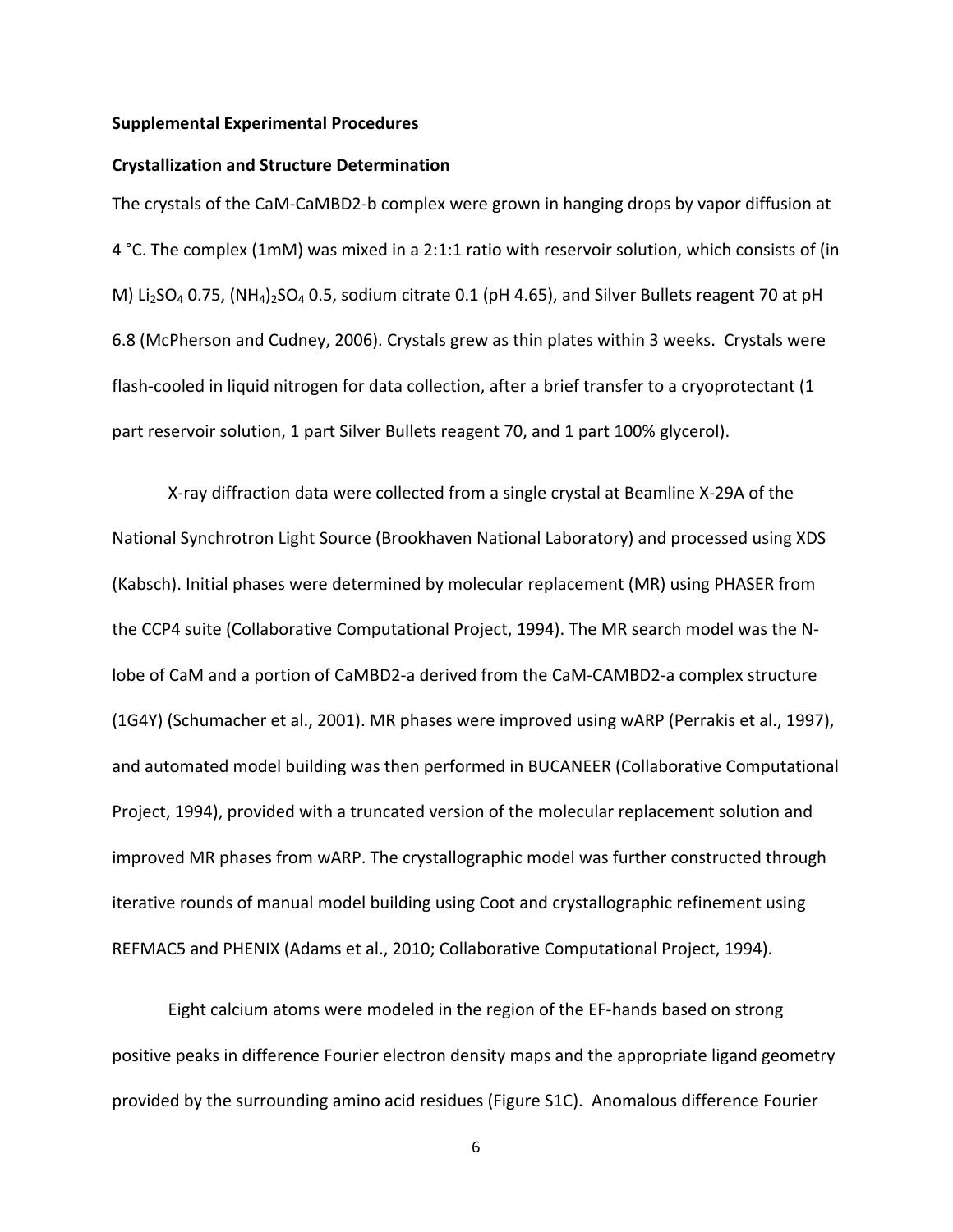peaks were observed at these sites in electron density maps calculated with x‐ray data collected at 1.74 Å, consistent with calcium binding at these sites. A phenylurea (PHU) molecule, one of the compounds in Silver Bullets reagent 70, was modeled in a hydrophobic pocket of the N‐lobe of CaM based on strong electron density in difference Fourier maps and successful refinement of the coordinates. Due to the variety of small molecules contained within the crystallization condition, it was not possible to unambiguously model all solvent molecules observed in the electron density maps.

Several lines of evidence suggest that the presence of PHU in the crystallization solution, at the final concentration of 0.1%, is not the reason for the dramatic structural differences between CaM‐CaMBD2‐b and CaM‐CaMBD2‐a. First, the CaM‐CaMBD2‐b complex behaves differently from the CaM-CaMBD2-a complex in solutions without PHU, e.g. Figures 3 & 7. Second, binding assays, using fluorophore‐labeled CaM and CaMBDs, show that PHU (0.1%) does not alter the apparent affinity of CaMBD2-b for CaM or the  $Ca^{2+}$ -dependent interactions between CaMBD2‐a and CaM. Finally, the diffraction data of the protein crystals of CaM‐ CaMBD2‐a obtained in the presence of PHU show that PHU is identified at the same location in the CaM N-lobe of the CaM-CaMBD2-a complex and that PHU does not cause any significant changes in the CaM‐CaMBD2‐a structure compared to 1G4Y.

Crystallographic statistics for data collection and model refinement are summarized in Table 1. Graphics of our structure, as well as that of 1G4Y and 1K90, were created using PyMol (Schrödinger, LLC). Structural comparisons were made using Coot, CCP4 or PyMol. Additional structural analyses, such as the buried surface area (BSA), were performed, online, at

7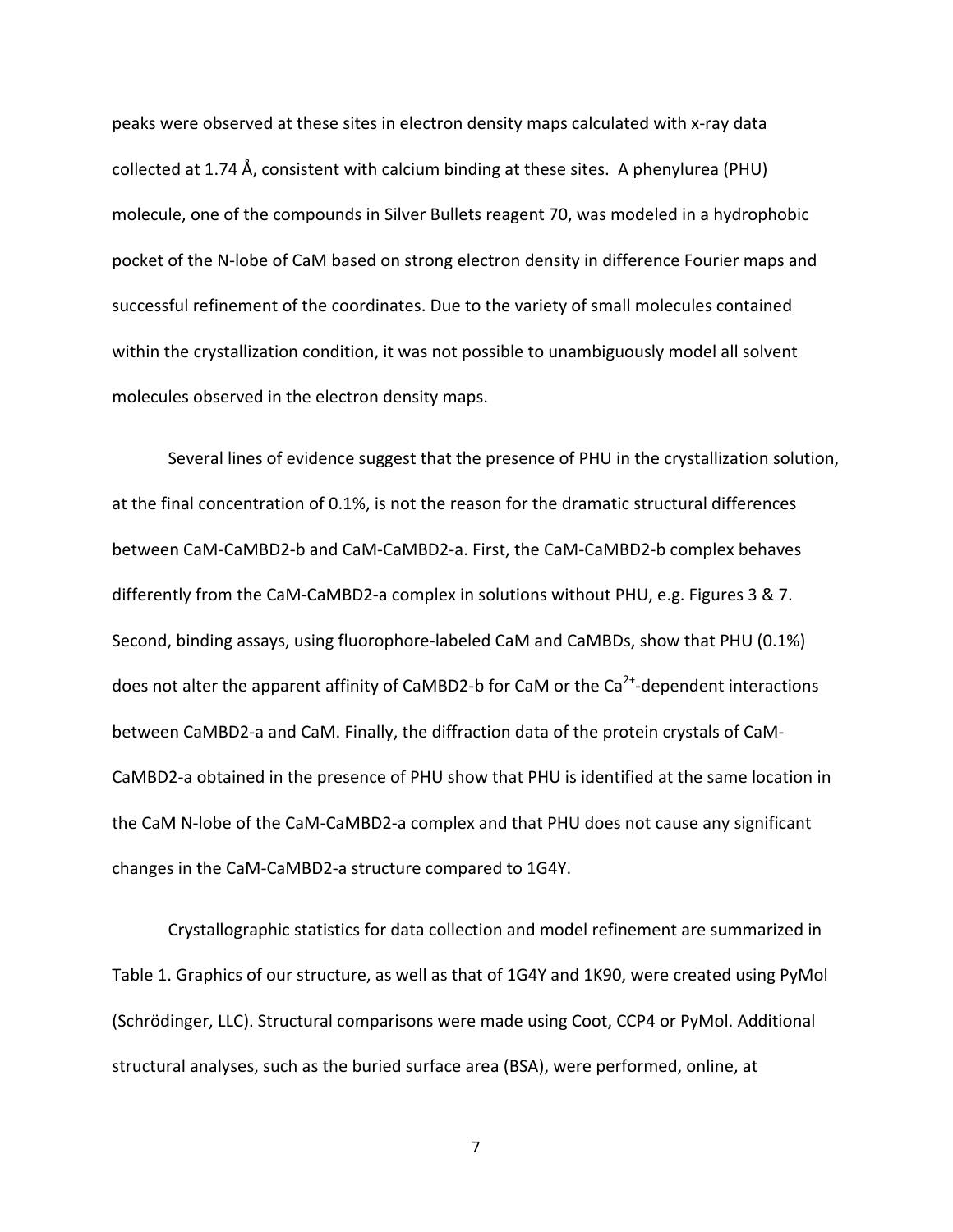#### http://www.ebi.ac.uk/pdbsum.

#### **Electrophysiology**

Both KCNN2‐a and KCNN2‐b, along with CaM, were subcloned into the pCDNA3.1 expression vector (Invitrogen) and expressed in TsA201 cells cultured in the Dulbecco's modified Eagle's medium (DMEM), supplemented with 10% fetal bovine serum plus penicillin and streptomycin. A calcium phosphate method was used for transfection of KCNN2‐a or KCNN2‐b, together with CaM and GFP at a ratio of 5:2.5:1 (weight). Channel activities were recorded  $1 - 2$  days after transfection.

Patch clamp experiments were performed with a Multiclamp 700B amplifier (Molecular Devices) at room temperature. pClamp 10.2 (Molecular Devices) was used for data acquisition and analysis. The resistance of the patch electrodes ranged from 3–7 MΩ. The pipette solution contained (in mM): KCl 140, HEPES 10, MgSO<sub>4</sub> 1, at pH 7.4. The bath solution contained (in mM): KCl 140, and HEPES 10, at pH 7.2. EGTA (1 mM), HEDTA (1 mM) and Dibromo‐BAPTA (0.1 mM) were mixed with Ca<sup>2+</sup> to obtain the final free Ca<sup>2+</sup> concentrations in various bath solutions using the software by Chris Patton of Stanford University. The  $Ca<sup>2+</sup>$  concentrations were verified using Fluo-4 and standard  $Ca<sup>2+</sup>$  buffers (Molecular Probes).

Currents were recorded using an inside‐out patch configuration. The intracellular face was initially exposed to a zero-Ca<sup>2+</sup> bath solution, and subsequently to bath solutions with increasing  $\text{Ca}^{2+}$  concentrations to activate SK2 channels. Currents were recorded by repetitive 1 sec-voltage ramps from -100 mV to +100 mV from a holding potential of 0mV. One minute after switch bath solutions, ten sweeps, with a one-second interval, were recorded at each  $Ca^{2+}$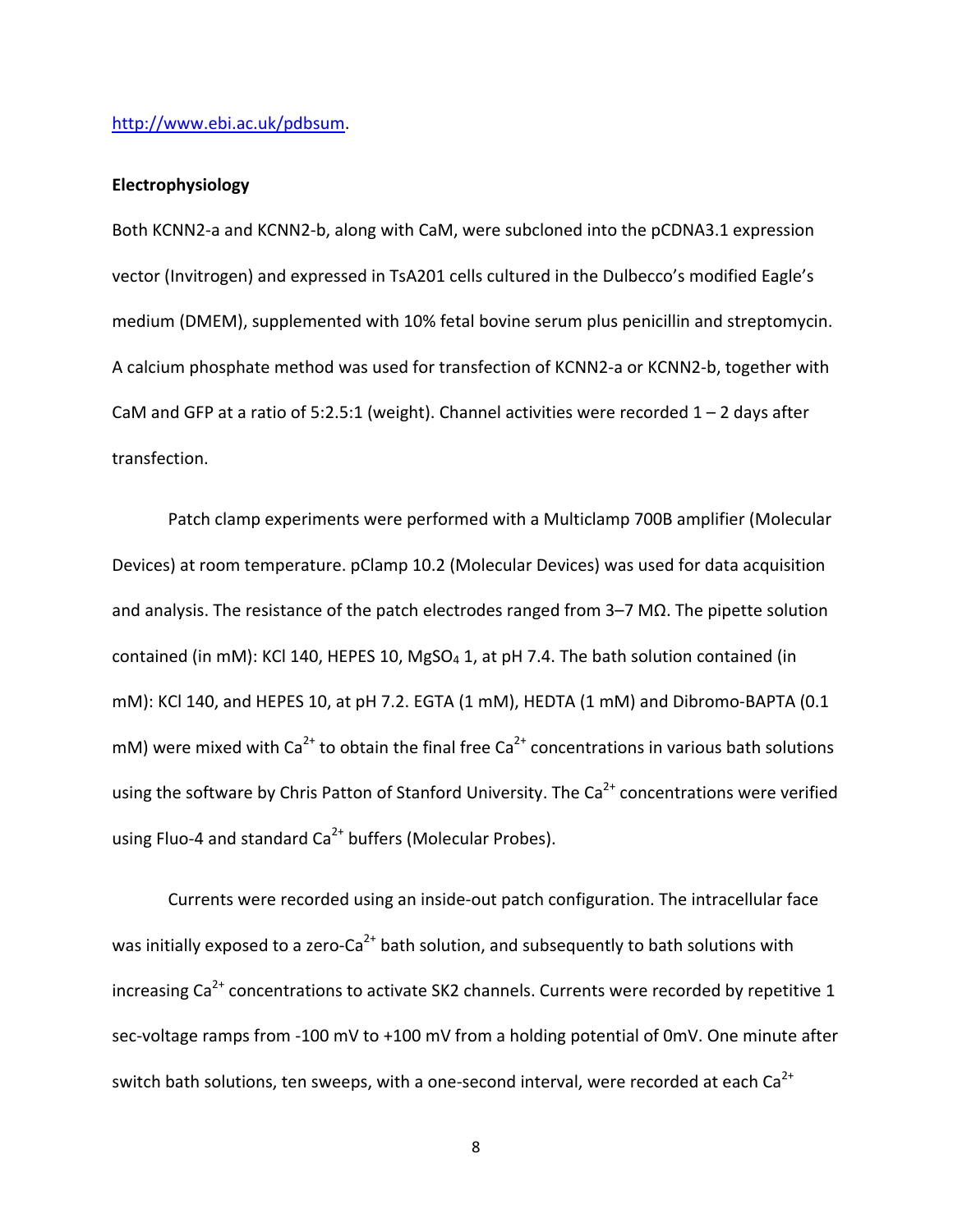concentration. The integrity of the patch was examined by switching the bath solution back to the zero-Ca<sup>2+</sup> buffer. Data from patches, which did not show significant changes in seal resistance after solution changes, were used for further analysis. To construct the  $Ca^{2+}$ dependent channel activation curves, the current amplitude at ‐100mV in response to various  $Ca<sup>2+</sup>$  concentrations was normalized to that obtained at 10  $\mu$ M Ca<sup>2+</sup> for both KCNN2-a and KCNN2-b. Relative currents at -100 mV were plotted as a function of  $Ca<sup>2+</sup>$  concentrations. Halfactivation  $Ca^{2+}$  concentration (EC50) and Hill coefficients were determined by fitting the data points obtained from individual experiments to a standard dose-response curve (y =  $100/(1 +$ (x/EC50)^‐Hill)).

#### **Thermodynamic integration (TI) in MD simulation.**

Each TI sampling MD simulation was 40,000 steps with a time‐step of 2 fs, and ensemble averaging was performed from the final 37,500 time‐steps. The discrete alchemical pathway connecting the Ca<sup>2+</sup>-bound state to a Ca<sup>2+</sup>-free state (i.e., Ca<sup>2+</sup> annihilation) comprised 19 images with order parameter values reported in Table S2. In all MD simulations, bond lengths were held rigid using the RATTLE algorithm. Results from all eight TI calculations ( $Ca<sup>2+</sup>$  unbinding from the N- and C-lobes from four independent configurations) are shown in Table S2.

**Table S3.** Schedule of values for TI order parameters  $\lambda_{\text{vdW}}$  and  $\lambda_{\text{elec}}$ .

| Alchemical image   | $\lambda_{vdW}$ | $\lambda_{\text{elec}}$ |
|--------------------|-----------------|-------------------------|
| 1 ( $Ca2+$ -bound) | 1.0             | 1.0                     |
| 2                  | 0.99999         | 0.99999                 |
| 3                  | 0.9999          | 0.9999                  |
|                    | 0.999           | 0.999                   |
| 5                  | 0.99            | 0.99                    |
| 6                  | 0.9             | 0.89                    |
|                    | 0.8             | 0.78                    |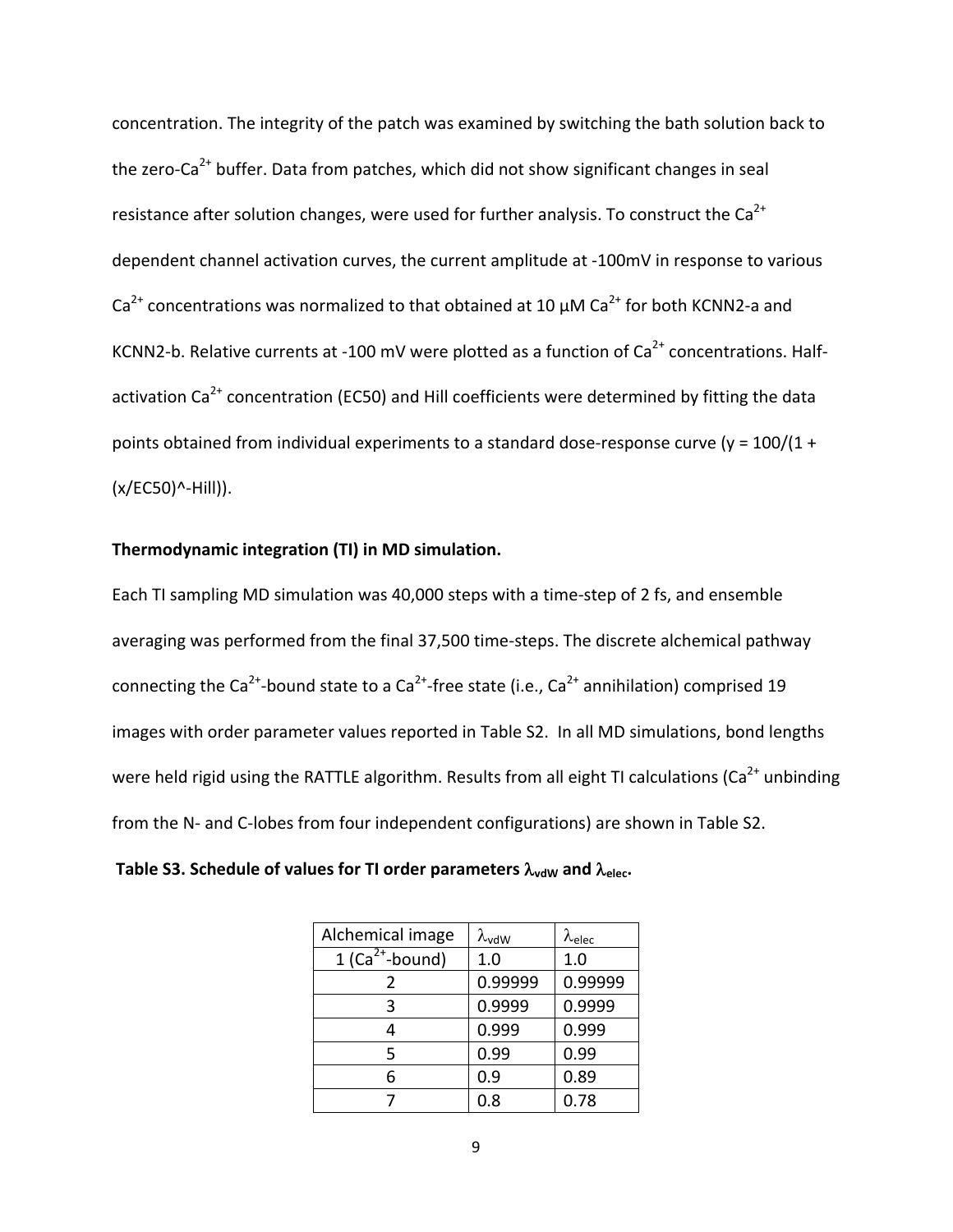| 8                           | 0.7     | 0.67 |
|-----------------------------|---------|------|
| 9                           | 0.6     | 0.56 |
| 10                          | 0.5     | 0.44 |
| 11                          | 0.4     | 0.33 |
| 12                          | 0.3     | 0.22 |
| 13                          | 0.2     | 0.11 |
| 14                          | 0.1     | 0.0  |
| 15                          | 0.01    | 0.0  |
| 16                          | 0.001   | 0.0  |
| 17                          | 0.0001  | 0.0  |
| 18                          | 0.00001 | 0.0  |
| 19 (Ca <sup>2+</sup> -free) | 0.0     | 0.0  |

vdW = van der Waals elec = electrostatic

#### **References**

Adams, P.D., Afonine, P.V., Bunkóczi, G., Chen, V.B., Davis, I.W., Echols, N., Headd, J.J., Hung,

L.W., Kapral, G.J., Grosse‐Kunstleve, R.W.*, et al.* (2010). PHENIX: a comprehensive Python‐based

system for macromolecular structure solution. Acta Crystallogr D Biol Crystallogr *66*, 213‐221.

Collaborative Computational Project, N. (1994). The CCP4 suite: programs for protein

crystallography. Acta Crystallogr D Biol Crystallogr *50*, 760‐763.

Kabsch, W. (2010). XDS. Acta Crystallogr D Biol Crystallogr *66*, 125‐132.

McPherson, A., and Cudney, B. (2006). Searching for silver bullets: an alternative strategy for

crystallizing macromolecules. J Struct Biol *156*, 387‐406.

Perrakis, A., Sixma, T.K., Wilson, K.S., and Lamzin, V.S. (1997). wARP: improvement and extension of crystallographic phases by weighted averaging of multiple‐refined dummy atomic models. Acta Crystallogr D Biol Crystallogr *53*, 448‐455.